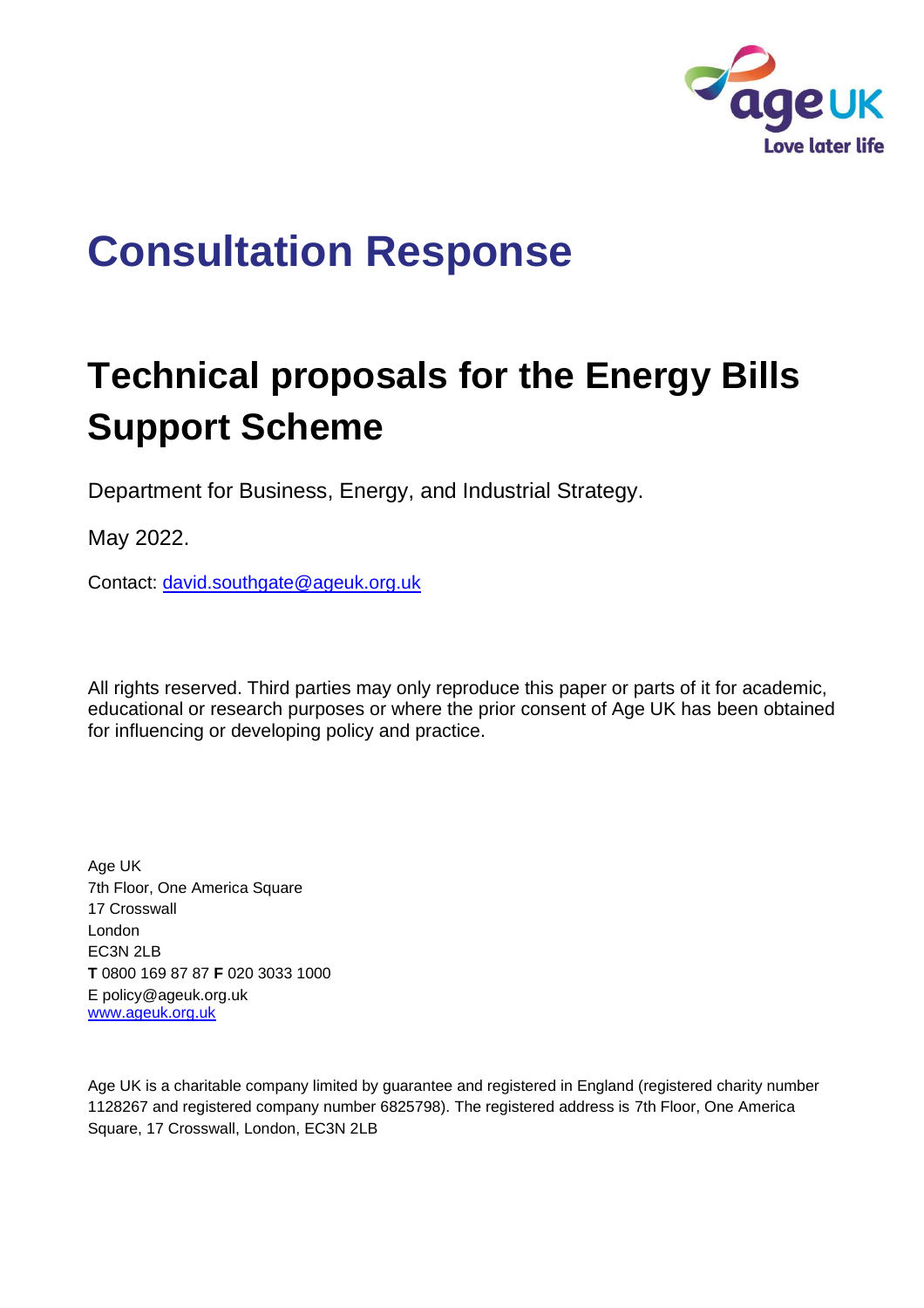# **About this consultation**

In February 2022 the Government announced a package of support to help consumers with their energy bills which included the Energy Bills Support Scheme (EBSS). The EBSS consists of a £200 reduction in electricity bills for all domestic customers in Britain<sup>1</sup> to be delivered through suppliers from October. The reduction will be recovered through electricity bills over the following 5 years, beginning in 2023-2024. The Department for Business, Energy & Industrial Strategy (BEIS) have launched this consultation to collect views on the composition, eligibility, and delivery of the Scheme.

# **Key points and recommendations**

- Age UK is concerned that the Energy Bills Support Scheme (EBSS) fails to address the scale of consumer need, presents barriers to access and lacks the targeted support needed to help the most vulnerable households.
- The Government must rethink its strategy and commit to raise the level of benefits and the State Pension during this financial year, so they keep pace with inflation.
- Targeted rebate payments designed to fully mitigate price increases for households on the lowest incomes should also be provided, with no repayment levy.
- BEIS must include exemptions from the EBSS repayment levy for prepayment meter (PPM) customers, fuel poor households and those on the lowest incomes.
- Consumers must be allowed to opt-out of the EBSS, and BEIS must ensure suppliers provide an accessible opt-out mechanism.
- BEIS and Ofgem must prevent suppliers from recouping the £200 energy bill reduction if a household was unable to access the Scheme.
- Households without a domestic electricity supply contract, such as park homes, should be able to access the EBSS or a suitable alternative.
- BEIS must ensure legacy PPM customers are aware of the EBSS, that vouchers are successfully delivered and that consumers feel able to redeem them.
- BEIS should set a default position that the £200 reduction would be ringfenced for future energy costs instead of previous debt or arrears.

# **About Age UK**

Age UK is a national charity that works with a network of partners, including Age Scotland, Age Cymru, Age NI and local Age UKs across England, to help everyone make the most of later life, whatever their circumstances. In the UK, the Charity helps more than seven million older people each year by providing advice and support. It also researches and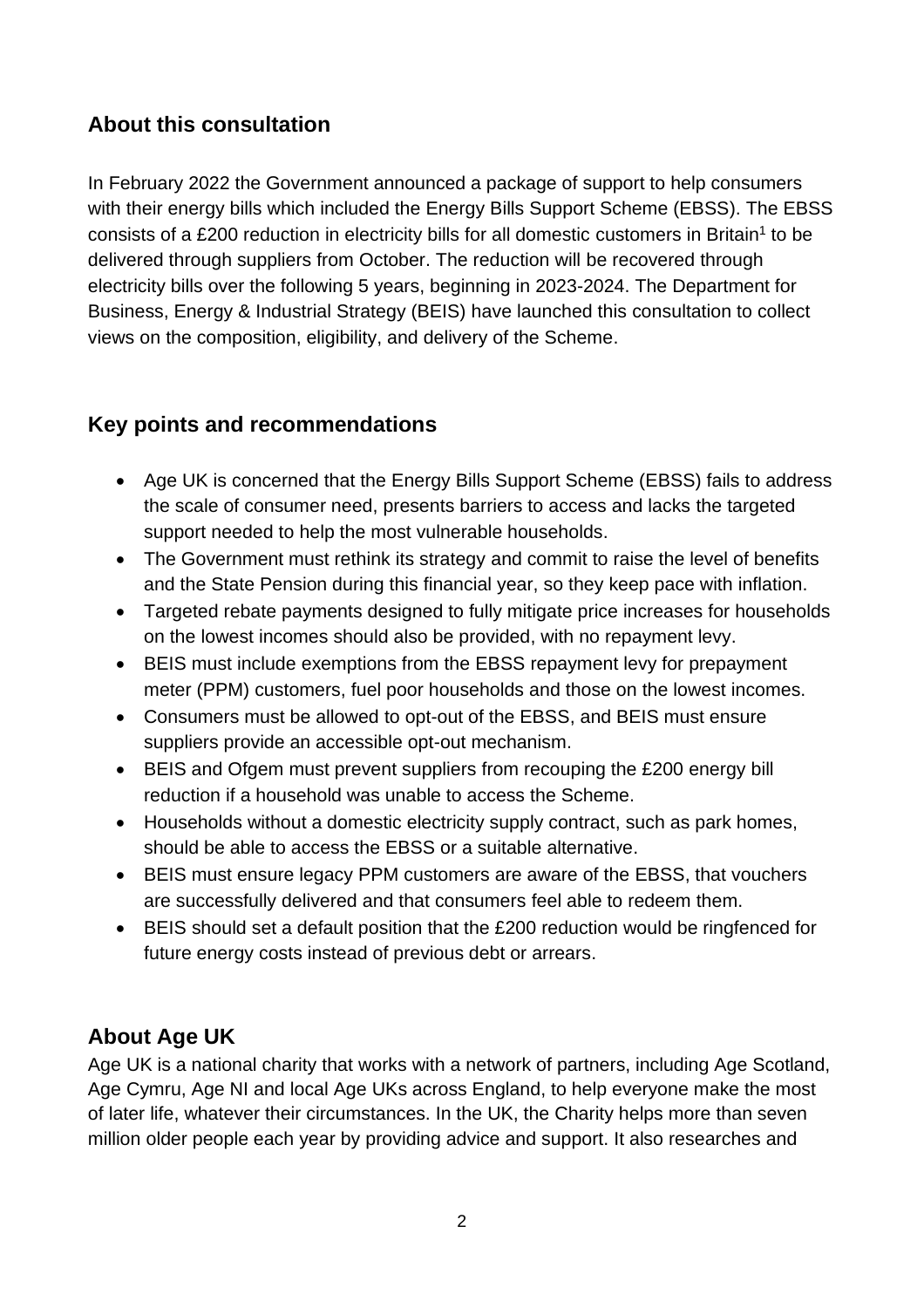campaigns on the issues that matter most to older people. Its work focuses on ensuring that older people: have enough money; enjoy life and feel well; receive high quality health and care; are comfortable, safe and secure at home; and feel valued and able to participate.

# **Introduction**

Age UK welcomes the opportunity to reply to this consultation<sup>2</sup>. Our response outlines our view on how best to deliver the Energy Bills Support Scheme (EBSS) for consumers. However, we wish to highlight fundamental flaws in the Government's overall proposal. The EBSS fails to address the scale of consumer need, presents barriers to access and lacks targeted support for the most vulnerable households. Since late last year we have been campaigning<sup>3</sup> for comprehensive support to protect lower income older households from the spiralling cost of living. The EBSS represents a missed opportunity to provide this support.

EBSS payments amount to a maximum £200 reduction off energy bills. Estimates suggest that by 1<sup>st</sup> October energy bills will have doubled compared with the same time last year, with annual bills rising to around £2,600 for the typical customer<sup>4</sup>. £200 is simply not enough to meet this scale of need. This £200 also comes with a repayment levy – meaning it will have to be repaid to the Government through consumer bills over subsequent years. This will increase annual customer charges by £40 per year from 2023 to 2028. Industry analysts predict that annual energy bills for the typical consumer will remain above £2,000 well into 2024<sup>5</sup> and longer-term trends suggest even by 2030 it is unlikely we will see prices fall to pre-2021 levels<sup>6</sup>. Higher prices are here to stay, so the EBSS reduction is merely kicking costs into the long grass rather than providing meaningful help to struggling consumers.

The Department for Business, Energy, and Industrial Strategy (BEIS) estimate that delivering a £200 reduction to all 29 million electricity meter points in Britain will initially cost £5.8 billion<sup>7</sup>. This untargeted approach represents a significant upfront cost while saddling consumers with indirect energy debt for years to come. Targeted support, without a repayment levy, would come with cheaper upfront costs and be more effective in alleviating fuel poverty. For example, we estimate that exempting all fuel poor households in England from the EBSS repayment levy would cost around £632 million $8$ .

BEIS must also include exemptions from the repayment levy for prepayment meter (PPM) customers. PPM customers are some of the most vulnerable in the energy market. They face substantially higher fuel poverty rates than credit or direct debit customers<sup>9</sup>. As outlined in our response to question 11 the EBSS will result in those relying on a legacy PPM being significantly disadvantaged, which risks alienating some of the most vulnerable consumers in the energy market. Exempting all PPM customers from the repayment levy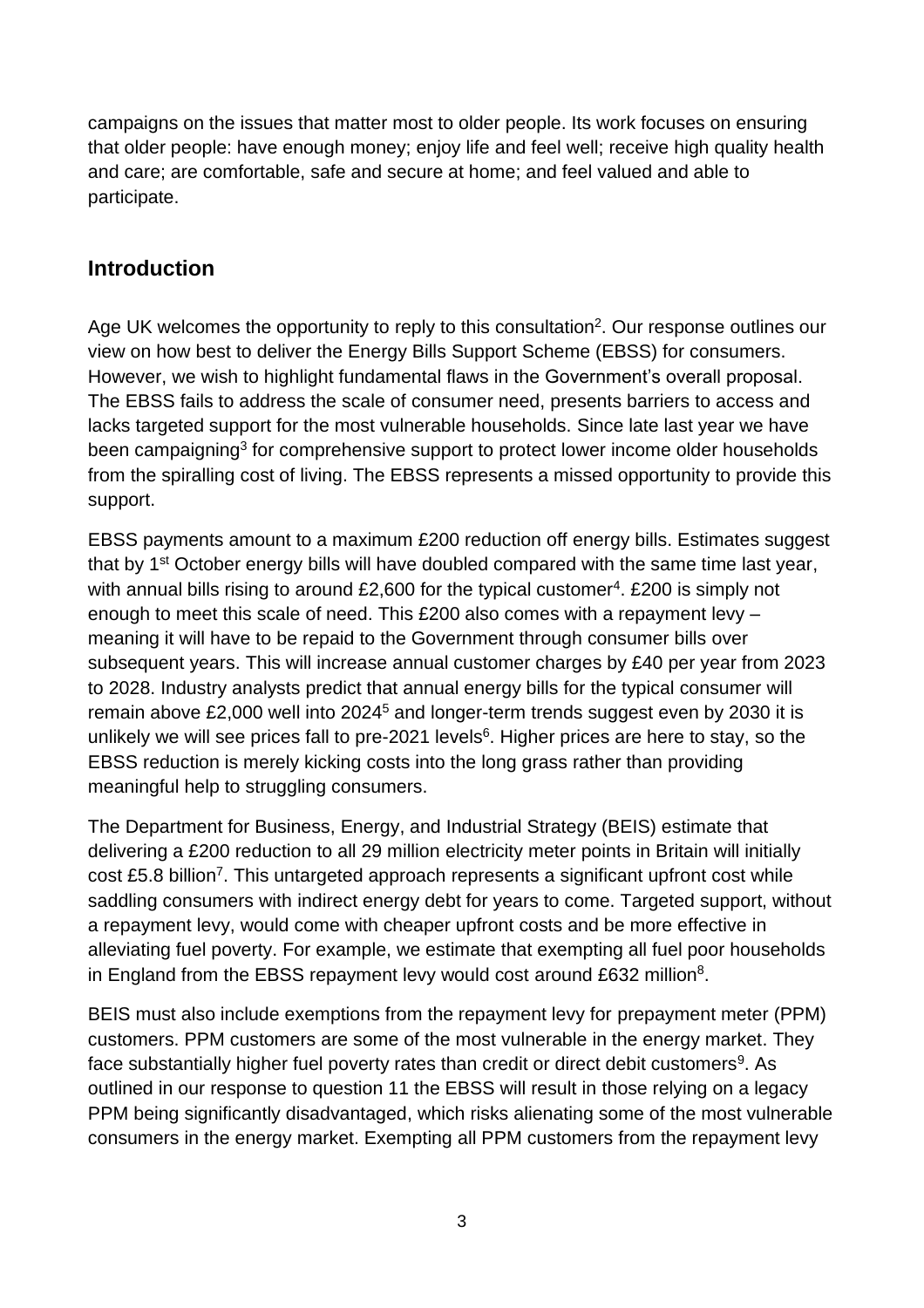would cost around £524 million<sup>10</sup>. Because of significant overlap between fuel poverty and PPM usage, an exemption covering all fuel poor and PPM customers combined would cost around £995 million<sup>11</sup>.

Following consultation with our local Age UK network partners and other stakeholders, many older people have expressed a view that they should be able to opt out of the EBSS. They were concerned about being forced to make repayments over subsequent years, and that doing this would impact on their finances and their health. To address this, BEIS must implement an opt-out mechanism as a core component of the EBSS. This could be distributed prior to the qualifying date on 3<sup>rd</sup> October with suppliers offering a variety of formats to opt-out. This must include offline options including postal letters and a telephone service.

Overall, the EBSS falls far short of what is needed to address the cost-of-living crisis facing older consumers. Age UK analysis<sup>12</sup> shows that 2 million older households<sup>13</sup> will have insufficient income to cover their essential spending this year<sup>14</sup>. To address this crisis the Government must rethink its strategy and commit to immediately raise the level of benefits and the State Pension during this financial year, so they keep pace with inflation. Targeted rebate payments designed to fully mitigate price increases for households on the lowest incomes, with no repayment levy, should also be provided. These measures will help to avert a worsening cost-of-living crisis for older people on low and modest incomes.

# **Consultation questions**

# **1. a. Do you agree with our approach to how we have considered customer eligibility to the scheme? Yes/No. b. Are there any other household living arrangements we should consider? Yes/No. Please provide any reasoning to support your response.**

Current proposals for the Energy Bills Support Scheme (EBSS) mean that it will be linked to domestic electricity meter points instead of customer accounts. In principle, this will allow for maximal distribution of funds and ease of access. But in practice, this could exclude certain households from accessing the Scheme. It also means that the £200 reduction and the obligation to repay it remains with the property rather than the customer. The Government must work with suppliers to ensure that only people who received the reduction are required to pay it back.

Age UK agrees that customer eligibility should be maximised and that the proposed approach will ensure rapid distribution of funds across the majority of households. We also agree that focusing on electricity meters, rather than gas, is a sensible approach and will broaden the reach of the Scheme. Around 3.3 million English households lack a gas network connection, with fuel poor homes off the gas grid enduring a much higher and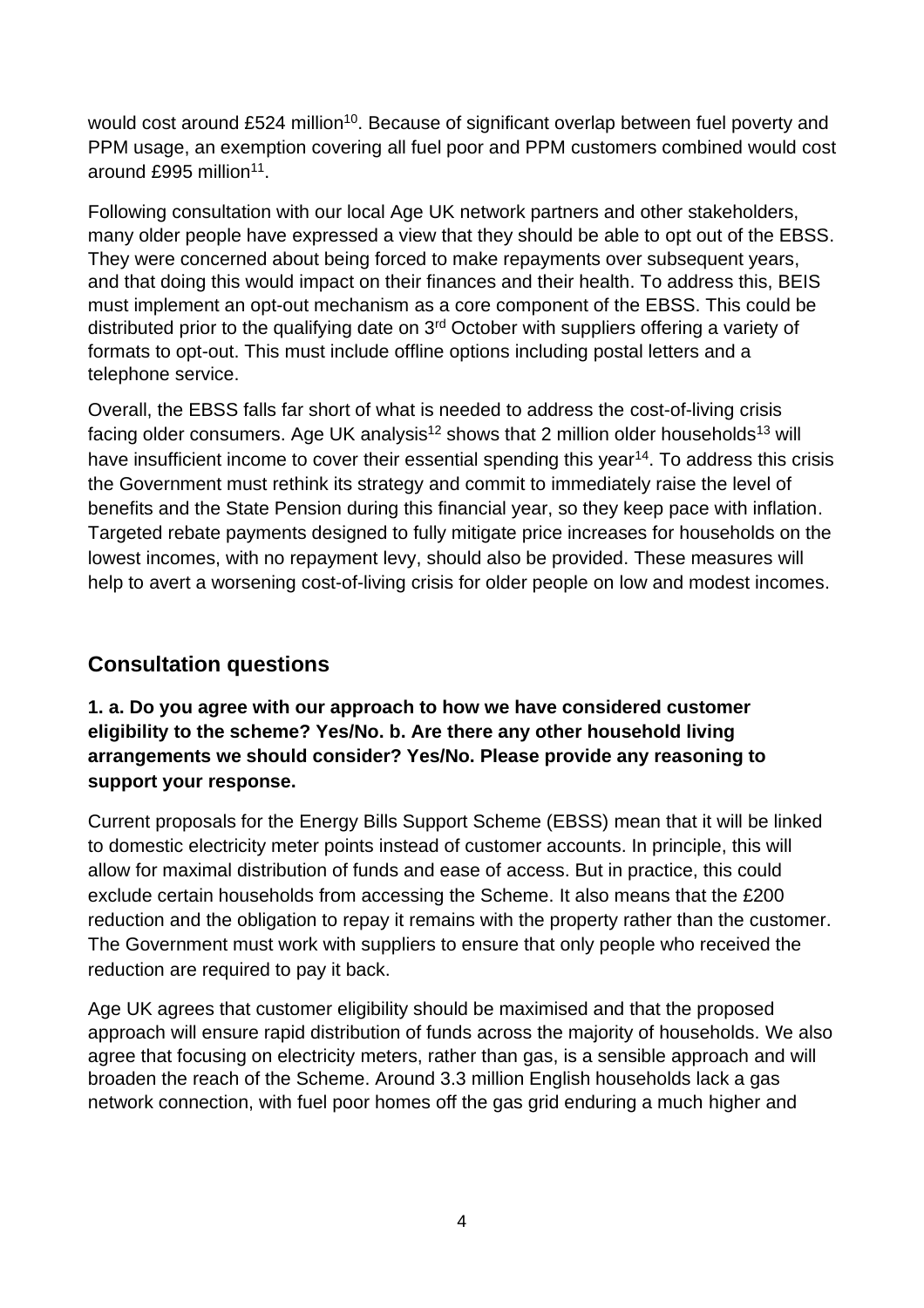deeper level of fuel poverty than those with a gas connection<sup>15</sup>. Targeting support towards those with a gas meter would exclude many of the most vulnerable fuel poor households.

Nonetheless, there are potential gaps in provision which BEIS will need to address. Several of these gaps pose a particular risk for older households and need to be resolved to ensure they are not excluded from the Scheme and that the Government complies with its Public Sector Equality Duty.

Some households, such as park home residents, do not have a domestic electricity supply contract because their landlord or site owner operate a commercial contract with a supplier. This will exclude park home residents from the Scheme. There are around 85,000 park home households in England and residents are more likely to be aged 60 or older<sup>16</sup>. BEIS must ensure that households without a domestic electricity supply contract are included in the EBSS or that a suitable alternative is provided. BEIS could adopt best practice from the Park Homes Warm Home Discount scheme to establish an EBSS equivalent. But better implementation will be required to ensure that all park home residents are able to access support without an application process. BEIS will also need to monitor gaming risks to ensure that any park home energy price reduction is passed onto residents and not absorbed by landlords or site owners.

Housing-with-care, housing-with-support and care home residents paying for their energy via a service charge or direct to their landlord could also face barriers to accessing the EBSS. While Maximum Resale Price rules may provide protection in some cases this will be subject to the specific circumstances of each residence, leading to potential gaps in provision.

Likewise, the Government will need to address any similar barriers faced by district heating system (DHS) users. Many households rely on electric DHS. In some cases, these systems are delivered to residential properties but are underpinned by a commercial supply contract which may not be eligible for EBSS funding.

## **2. a. Do you agree with the proposed qualifying date, provisionally set at 23:59 GMT on 3 October 2022? Yes/No. b. Given this qualifying date, do you agree with the associated processes linked to it, as set out in the section titled 'Delivering the bill reduction to eligible customers'? Yes/No. Please provide any reasoning to support your response.**

BEIS have proposed a qualifying date and time to determine which supplier is responsible for delivering the £200 reduction. This is designed to provide clarity and to minimise factors which could inhibit delivery (e.g. where a customer switches supplier around the date that the reduction is provided).

Suppliers would be obliged to provide the reduction within at least six weeks of the agreed date unless exceptional circumstances make delivery impractical. Direct debit customers can receive the reduction via credit on their account soon after the qualifying date, credit customers should receive the reduction on their next bill and meter credit will be used to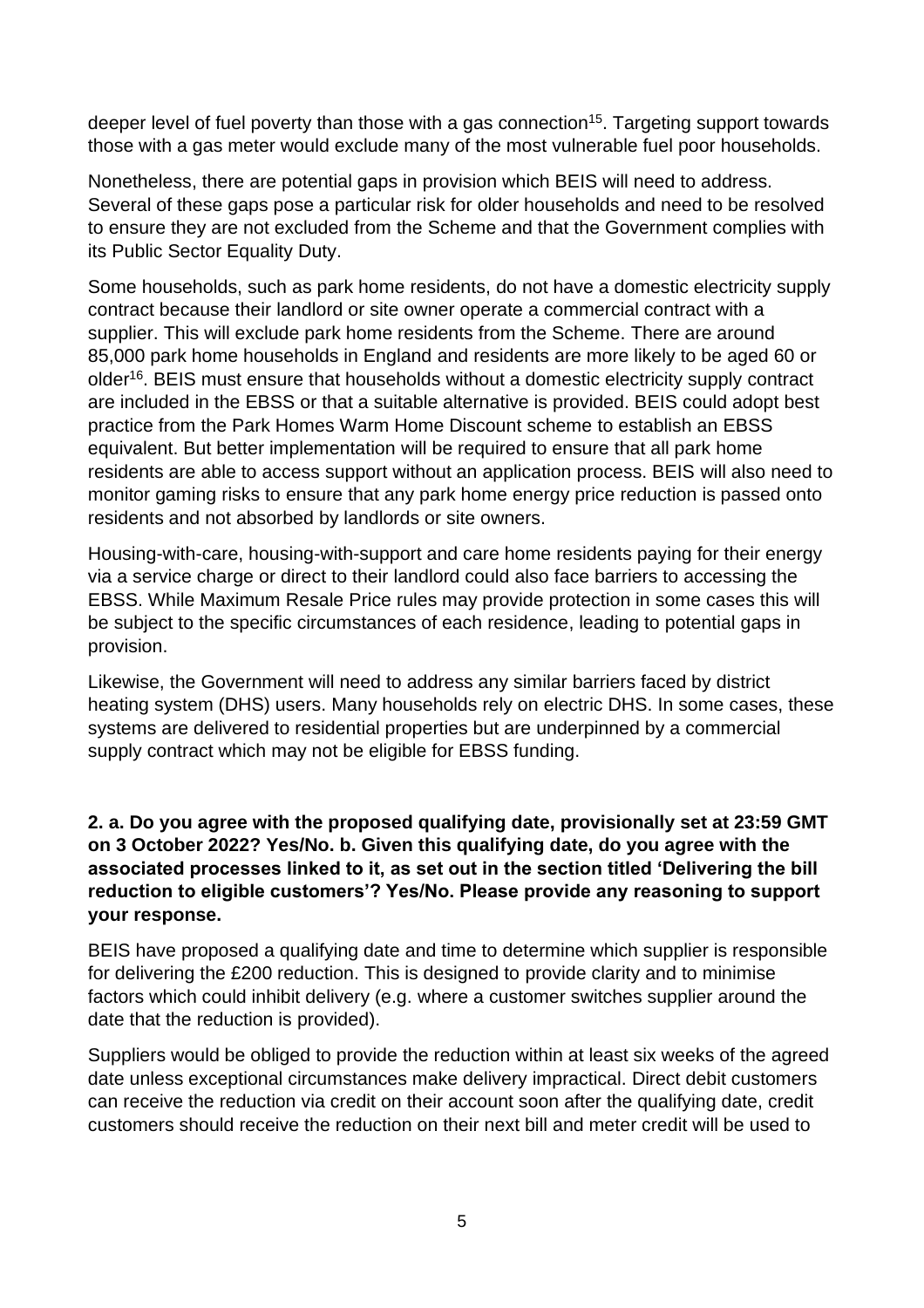deliver the £200 to smart prepay customers. Prepayment customers using traditional or legacy meters will receive vouchers or Special Action Measures (SAMs) to redeem after the qualifying date. We discuss the issues this presents for legacy prepay customers in response to question 11.

Age UK agree with the proposed qualifying date of 3 October 2022 at 23:59. This date and the six-week window for ensuring delivery will mean that the majority of accounts should be credited in mid-November before the colder months set in. However, BEIS have allowed for exceptions to the six-week window in cases where delivery 'is not reasonably practicable', allowing until 31<sup>st</sup> of March 2023 for 'hard-to-reach customers'<sup>17</sup>. We outline the issues this could present for older consumers in response to question 3.

#### **3. Do you agree with proposals that suppliers should provide all eligible customers that they serve on the qualifying date with the reduction as quickly as possible and within six weeks, and by no later than 31 March 2023 for hard-to-reach customers? Yes/No. Please provide any reasoning to support your response.**

Age UK agrees that suppliers should be compelled to provide the £200 bill reduction as close to the qualifying date as possible. We would also encourage BEIS to consider reducing the six-week window for delivering the reduction as much as is practical.

BEIS should also be more ambitious, setting a target of ensuring all hard-to-reach households receive the £200 reduction before December. Hard-to-reach customers could encompass a wide range of factors in the energy market, ranging from those who are digitally excluded to people relying on older legacy prepayment meters (PPMs) to pay for their energy. In our experience hard-to-reach customers are more likely to be in vulnerable circumstances. Older people are likely to make up a high proportion of hard-to-reach households, particularly given their increased rates of digital exclusion<sup>18</sup> and health conditions which require more heating or energy use<sup>19</sup>. The backstop date of 31<sup>st</sup> of March could compound vulnerabilities for older consumers if they miss out on the EBSS during the winter.

BEIS must ensure that it works with Ofgem and suppliers to identify hard-to-reach customers who may miss out on the bill reduction long in advance of the qualifying date. This is essential to facilitating access for these customers before the winter. Age UK view the proposed backstop date of 31<sup>st</sup> of March as far too late for many hard-to-reach consumers in need of support during the colder months. BEIS should set a target of ensuring all hard-to-reach households receive the £200 reduction before the colder months set in.

**4. Suppliers will need to notify their customers in writing once the Scheme reduction has been applied to their account. How could this process be made as effective as possible, while limiting administrative burdens? Please provide any reasoning to support your response.**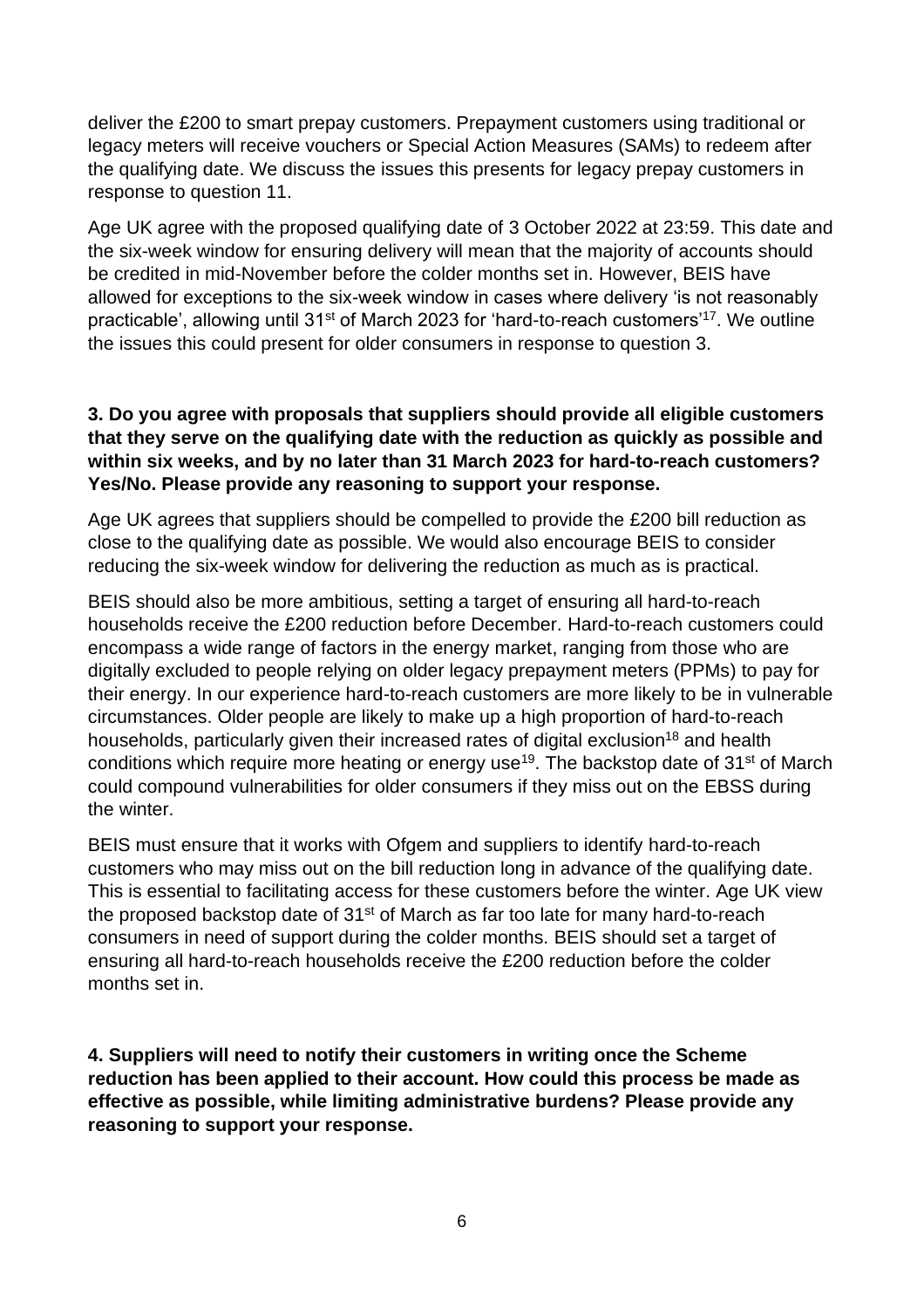Older people face higher rates of digital exclusion<sup>20</sup>. This means that suppliers who predominantly use online communication channels disproportionately exclude their older consumers. When informing customers that the EBSS reduction has been applied, suppliers must ensure that they offer written notice in a variety of formats, including postal letters. BEIS also needs to consider wider consumer communication requirements, for example where there is a language barrier or a consumer has a relevant disability or longterm health condition (e.g. a visual impairment).

## **6. Do you agree with the proposals to spread the benefit for Direct Debit customers over six months? Yes/No. Please provide any reasoning to support your response.**

Age UK agrees with this approach as it should encourage consumers to leave their heating on over the winter rather than expending the £200 reduction in the first month of the Scheme. Where possible we encourage the reprofiling of direct debit levels to also channel greater support to consumers during the coldest months of this period. BEIS should also spread the benefit for credit and PPM customers and investigate methods of implementing this effectively.

## **7. Do you agree with the proposal for pay-on-receipt customers to feel the benefit of this Scheme in their next bill after the qualifying date? Yes/No. Please provide any reasoning to support your response.**

We agree with this approach. As stated in response to question six we would also encourage BEIS to investigate methods of spreading the benefit of the reduction over a longer period for credit customers.

## **8. Do you agree with the proposal for payment card customers to receive the full amount on their next quarterly bill after the qualifying date? Yes/No. Please provide any reasoning to support your response.**

We agree with this approach but encourage flexibility. See our response to question 9 for further details.

#### **9. Are you aware of any reasons why payment card customers might need to receive the reduction across more than one bill? Yes/No. Please provide any reasoning to support your response**

Payment card customers often receive quarterly rather than monthly bills. Based on differential billing dates customers paying quarterly may face significant disparities in benefits from the EBSS. For example, some older consumers may receive their bill with the £200 reduction soon after the qualifying date, but they will then inevitably face an un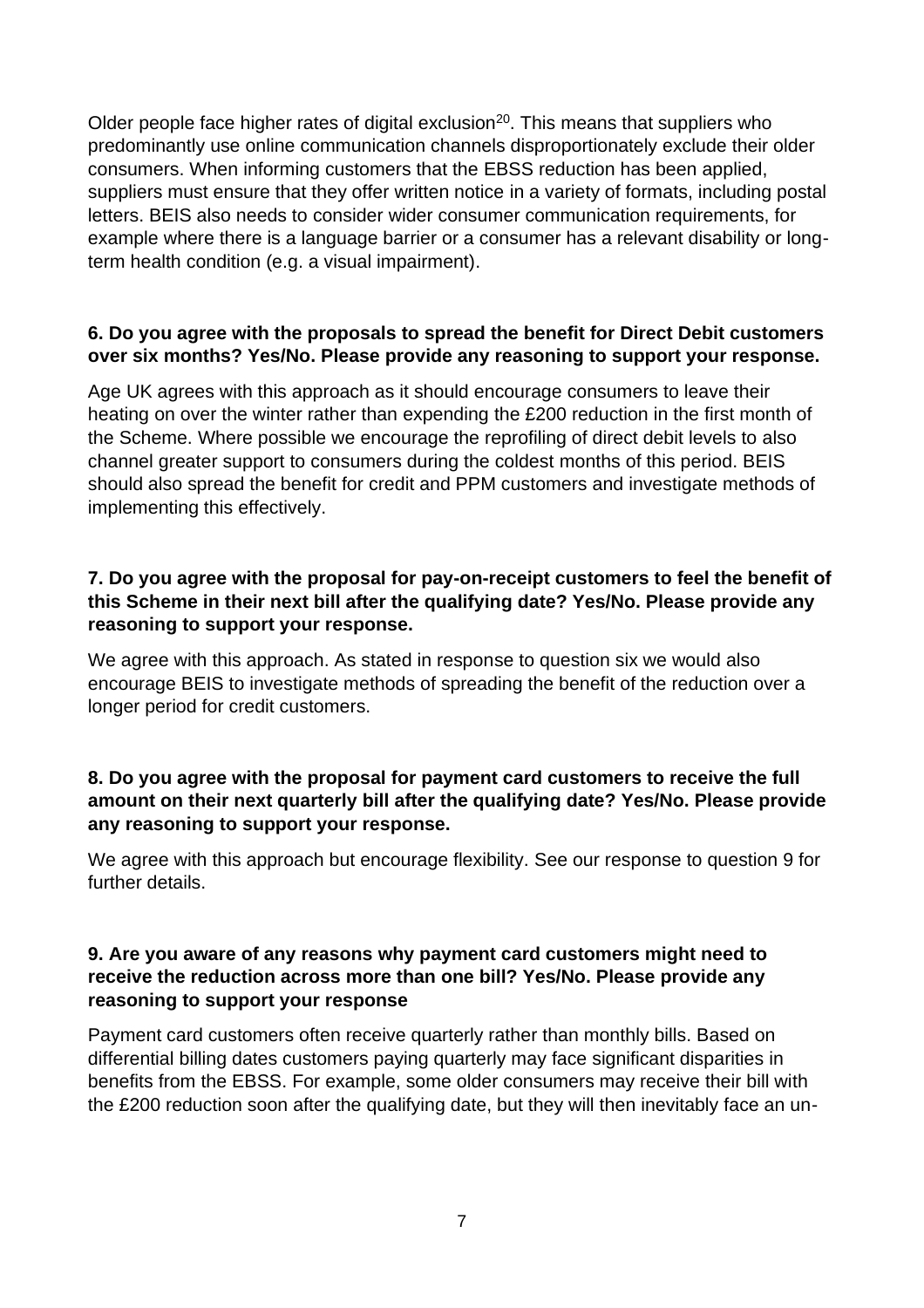subsidised bill in January. This could result in them feeling reassured of heating their home over the autumn but less confident over the winter months when temperatures drop<sup>21</sup>.

For lower income older households, Government support during colder months is crucial as older people are more likely to live with health conditions which require additional heating<sup>22</sup>. As discussed in response to question six the Government should implement a mechanism for ensuring the £200 reduction is, where possible, spread over a longer period to better support consumers during the winter months.

Age UK recognises the challenge of delivering this for quarterly payment card customers but encourages BEIS to investigate the options. For example, payment card customers could be given the choice of delaying the £200 reduction until their second bill after the qualifying date or spreading the reduction across two bills instead of one.

## **10. Do you agree with the proposal for customers with smart prepayment meters to have the full amount credited to their meters as soon as possible after the qualifying date, where feasible? Yes/No. Please provide any reasoning to support your response.**

We agree with this approach but encourage BEIS to replicate proposals for direct debit customers, spreading the £200 reduction over a longer period and focusing support during the winter months where possible.

## **11. Do you agree with the proposal for the £200 to be issued via vouchers and/or SAMs to traditional prepayment meter customers? Yes/No. Please provide any reasoning to support your response.**

The major stumbling block to delivery of the EBSS will be successful distribution to users of traditional, or legacy, prepayment meters. Roughly half of all PPMs are legacy meters<sup>23</sup>, representing around 7% of the domestic electricity market. <sup>24</sup> PPM customers are often the most vulnerable in the energy market and Age UK has serious reservations about BEIS's proposals for delivering the Scheme to this group. Our concern is that some of the poorest energy customers end up excluded from the EBSS but are then still charged the repayment levy – missing out on what little support the Scheme may provide while being hit with unfair additional charges. This would represent an appalling injustice.

Almost one-in-ten (9%) older households in the UK, or around 1 million, use a PPM to pay for their energy use<sup>25</sup>. While the precise number of these households using legacy, rather than smart, PPMs is not known we can surmise from the overall figures<sup>26</sup> that perhaps as many as 500,000 older households are on a traditional PPM. PPM users face substantially higher fuel poverty rates than credit or direct debit customers<sup>27</sup> meaning that homes reliant on a legacy PPM contain some of the most vulnerable people in the energy market.

Previous attempts to deliver vouchers or SAMs to PPM customers have had mixed results. The Government Electricity Rebate (GER) scheme delivered an annual £12 rebate to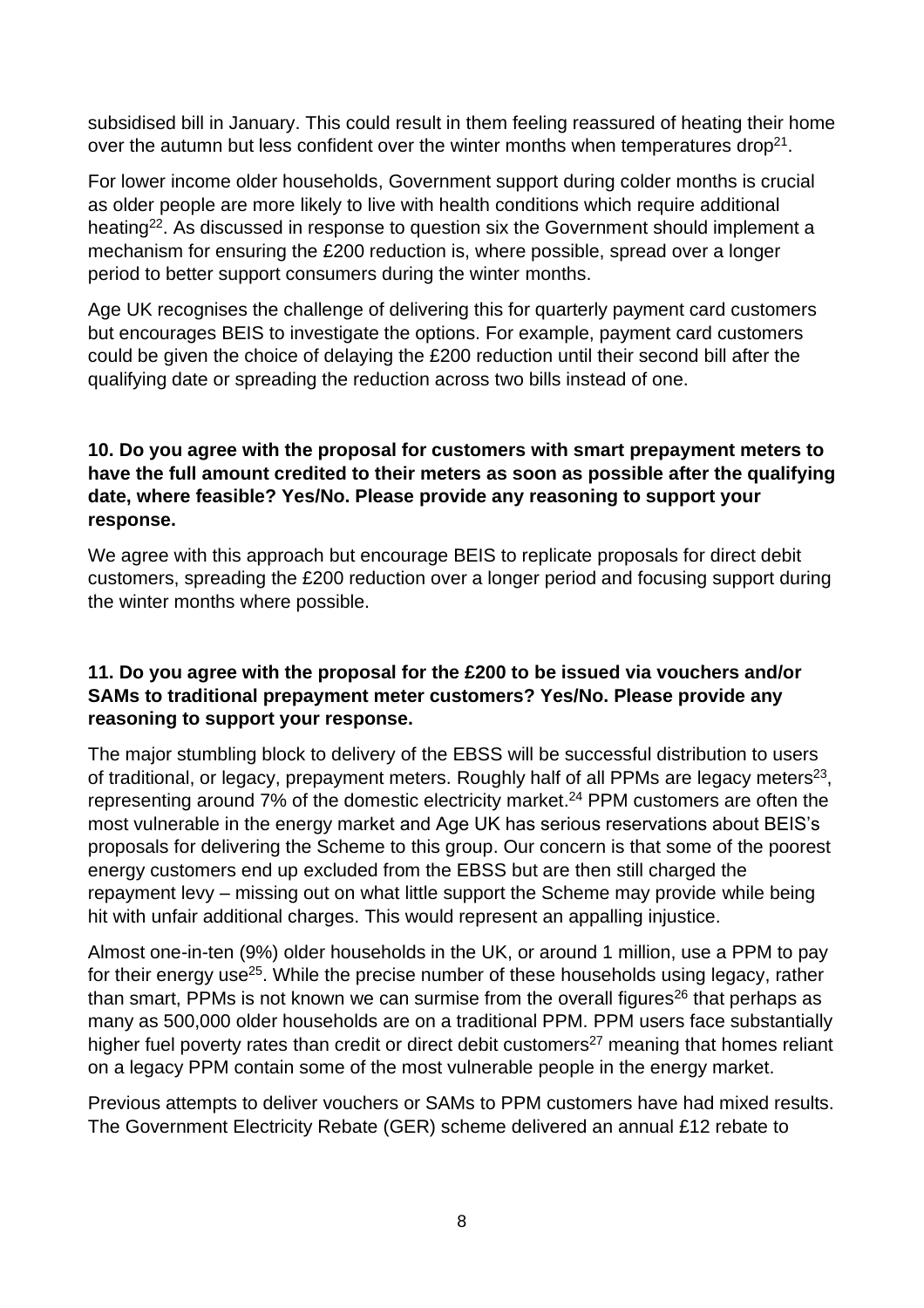electricity customers between  $2014 - 2016^{28}$ . Ofgem's final report on the Scheme suggested that up to 30% of PPM customers did not access their vouchers<sup>29</sup>. The need for active consumer involvement to redeem the vouchers was attributed as the cause for this reduced level of access<sup>30</sup>.

Present plans for delivering the EBSS to legacy PPM users will likely result in substantial gaps in provision because customer action will be required. The present proposal is that after the qualifying date legacy PPM customers will receive vouchers or Special Action Measures (SAMs) to redeem. Due to a top-up cap of £49, BEIS has proposed delivering five separate vouchers of £40 close to the qualifying date. SAMs will be delivered via text, email or post.

This presents two major barriers. The first is engagement with the EBSS. Physical vouchers need to be redeemed which requires consumers to be notified and aware of the Scheme, receive the vouchers and be able to redeem them. The second is digital exclusion. Older people are more likely to be digitally excluded<sup>31</sup> which means they may face barriers to accessing vouchers via text or email.

BEIS will need to ensure legacy PPM customers are aware of the Scheme, that the vouchers are successfully delivered and that consumers are able to redeem them. Suppliers, BEIS and Ofgem must ensure that they offer a variety of formats to deliver the vouchers and instructions for redeeming them. This must include offline methods, including postal letters. BEIS must also ensure that suppliers consider wider consumer communication and access requirements, for example where there is a language barrier or a consumer has a relevant disability or long-term health condition (e.g. a visual impairment). Ultimately, BEIS should be accountable for ensuring that harder-to-reach PPM customers are accessing their entitlement.

One solution would be to expedite the installation of smart prepay meters in the build up to the EBSS. Research from National Energy Action (NEA) has reinforced the benefits smart PPMs can provide for consumers<sup>32</sup>. But older people have historically been amongst the least likely to feel that the In-Home-Displays (IHDs) on smart meters are easy to interact with<sup>33</sup> and often report anxiety regarding IHDs. It is therefore crucial that BEIS ensure a tailored flexible approach. Installers and engineers should be provided with training to identify vulnerability and establishing the precise nature of customer needs through conversation guides and scripts<sup>34</sup>. It is also critical that any smart meter advice provided by suppliers is reviewed to ensure it does not pressurise consumers to take-up a smart meter, particularly if a consumer is vulnerable and more likely to suffer confusion or anxiety as a result<sup>35</sup>. While expediting the PPM smart meter rollout may improve delivery of the EBSS it is crucial to ensure older consumers can still refuse installation.

BEIS will also need to ensure suppliers provide bespoke customer support and re-prompt households to redeem their vouchers or SAMs as the Scheme progresses. Some consumers will either be unable to redeem the vouchers or remain unaware of the Scheme. Follow up prompts will be essential through the winter and towards the proposed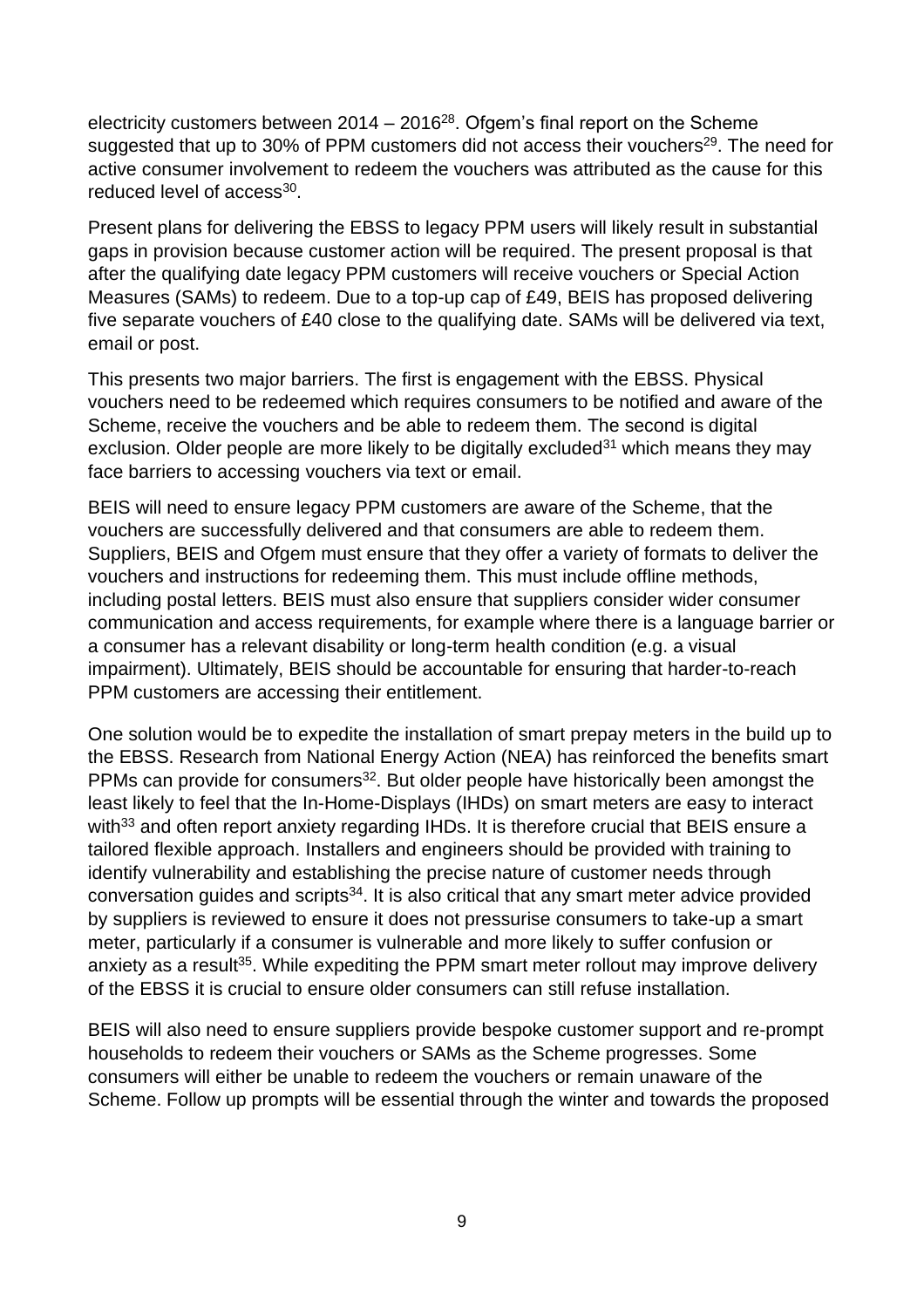final validity date of 31 March. Suppliers must also ensure they have dedicated support to assist consumers facing barriers to redeeming their £200 reduction.

Age UK is seriously concerned that people who receive their EBSS vouchers or SAMs but are unable to redeem them may still be asked to repay the £200. It is essential that BEIS and Ofgem prevent suppliers from recouping the £200 if a household was unable to access the Scheme. BEIS must also provide more effective ways of ensuring access to the EBSS for legacy PPM customers. We encourage BEIS to investigate ways of spreading the £200 reduction over a longer period for legacy PPM customers and focusing support during the winter months where possible.

The Government should also include exemptions from the repayment levy for prepayment meter (PPM) customers. Exempting all PPM customers from the repayment levy would  $\cot$  around £524 million $^{36}$ .

## **12. For traditional prepayment meter customers, do you agree with the proposal that vouchers and/or SAMs should be valid until 31 March 2023, in line with the date for reconciling grants provided vs grants delivered? Yes/No. Please provide any reasoning to support your response.**

As outlined in response to question 11, legacy PPM customers will face barriers to accessing EBSS vouchers and SAMs. These barriers could delay or prevent some of the most vulnerable older consumers in the energy market from accessing the Scheme. BEIS should ensure that the window for redeeming the vouchers and SAMs is as wide as possible, allowing vulnerable consumers sufficient time to access the Scheme. We encourage BEIS to monitor access and extend the validity date if required to support full take-up of the Scheme.

## **14. Do you agree that traditional prepayment customers should be able to use vouchers for both electricity and gas (dual fuel vouchers)? Yes/No. Please provide any reasoning to support your response.**

We agree with this approach.

#### **15. Do you agree with the proposal for how to cost-effectively encourage traditional prepayment customers to redeem the Scheme vouchers/SAMs? Yes/No. Please provide any reasoning to support your response**

We agree with the use of targeted campaigns and messaging to encourage legacy PPM customers to redeem their vouchers. The campaign should be promoted through a broad range of online and offline sources, including print media, mail drops, and community and voluntary organisations. BEIS should monitor progress of the Scheme and undertake further waves of promotion during the winter months. BEIS will also need to ensure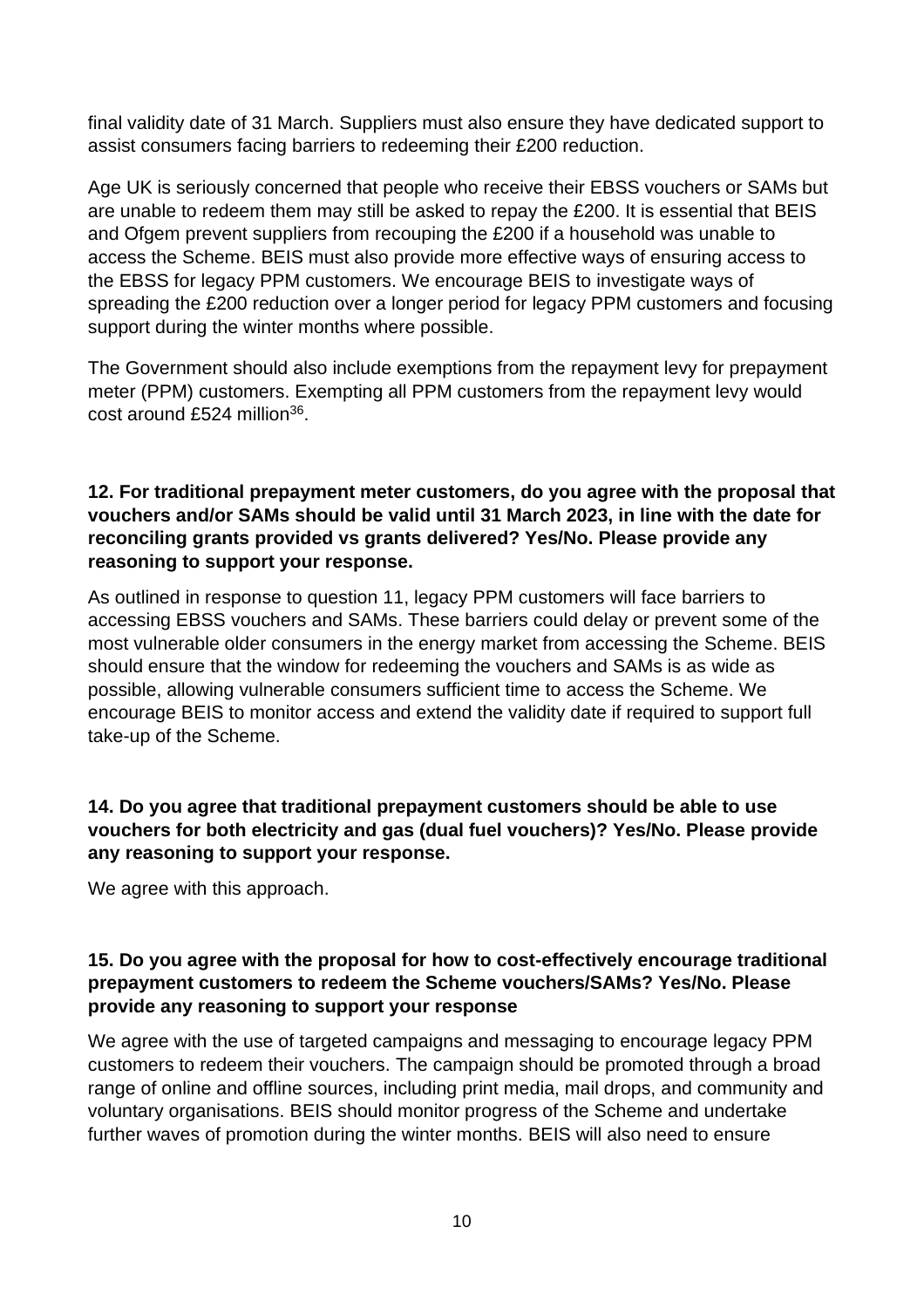suppliers provide dedicated support to assist consumers facing barriers to redeeming their vouchers or SAMs. BEIS should also go further and work with suppliers to check if PPM customers have redeemed their vouchers and take every practicable step to ensure that people are accessing the support on offer.

## **16. a. Are you aware of any consumer groups who will not be reached by applying the reduction to electricity accounts? Yes/No. b. Please provide details of which group(s), why they will not be reached and how you would suggest we reach them? Please provide any reasoning to support your response.**

Age UK reinforces the barriers park home, housing-with-care, housing-with-support and care home residents could face to accessing the EBSS. District heating system (DHS) users may face similar issues. See our response to question 1 for further details.

## **17. Do you agree with the proposed approach to providing the grant to customers with different forms of energy debt? Yes/No. Please provide any reasoning to support your response.**

The core purpose of the EBSS is to support struggling households with their energy bills, encouraging them to use their heating during colder periods. We are concerned that if the £200 bill reduction is automatically applied to arrears or debt then vulnerable households will not feel the full benefit of the Scheme.

We encourage BEIS to apply a flexible approach, allowing consumers to decide if they use the funding to pay off debt or to support their immediate energy needs. Age UK recognises that this would add complexity to the Scheme. Depending on how it is implemented it may also inhibit automatic receipt of EBSS support.

To avoid this, BEIS could set a default position that the £200 reduction would be ringfenced for future energy costs instead of previous debt or arrears. Suppliers could then be mandated to issue an opt-in prompt for those who actively want £200 off their debt or arrears. Consumers in debt could be prompted before the qualifying date on October 3<sup>rd</sup>, alongside any supplier information provided about the Scheme. If they do not opt-in before the qualifying date then the £200 would follow the default position and remain ringfenced for future energy costs instead of previous debts.

We strongly support BEIS's proposal to prevent suppliers using the EBSS to pay off bad debt. It is essential suppliers do not use the Scheme to recoup debts which otherwise would have been written off. BEIS should make this a mandatory condition of the Scheme.

**21. Do you agree with the proposal that suppliers should be required to report on delivery of the funds after the six-week period and the associated reconciliation process? Yes/No. Please provide any reasoning to support your response.**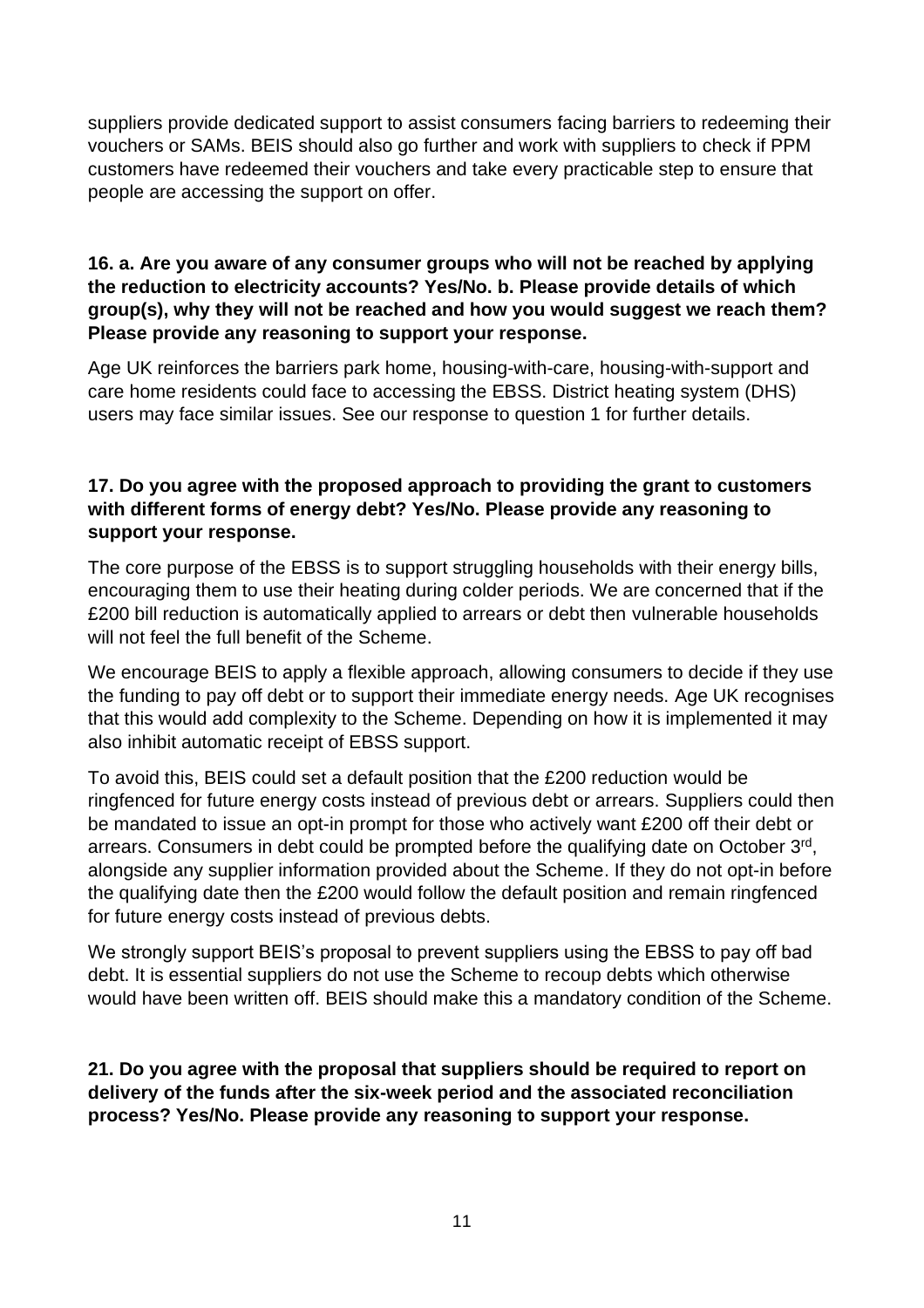We agree with this approach. BEIS must also ensure suppliers report on how many hardto-reach customers they have failed to provide EBSS reductions to after the initial six week reporting window. This will allow BEIS to monitor access. This reporting must include household age breakdowns to assess how many homes containing someone aged 60+ are missing out on support from the Scheme.

#### **22. Do you agree that applying the levy on a per meter basis would be the simplest approach to deliver and would impose the least administrative costs on the sector? Yes/No. Please provide any reasoning to support your response.**

Age UK shares the view, reflected in BEIS's stakeholder engagement workshops, that recouping the costs through the proposed repayment levy will result in PPM and fuel poor households self-rationing their energy use to a greater extent from 2023/24. BEIS must exempt fuel poor and PPM households from the repayment levy. Age UK estimates that exempting all fuel poor households in England would cost £632 million, while adding PPM customers would bring the total to £995 million<sup>37</sup>.

We would also encourage BEIS to extend this exemption to all low-income households. With energy bills for the typical customer expected to rise to £2,600 from October<sup>38</sup> this would better reflect the higher costs of energy expected over the autumn and the lack of additional targeted support.

We recognise that the administrative burden of exempting certain households from the levy risks slowing down distribution of the EBSS. We propose that rather than identifying households with a levy exemption prior to Scheme delivery BEIS should aim to determine which homes are eligible prior to the first levy instalment being deducted from customers' bills in 2023/24. This will give BEIS, Ofgem and suppliers substantial time to put in place an appropriate levy exemption mechanism.

## **33. Do you agree with the proposal that the Payment Body may report and publish information on non-compliance and enforcement action? Yes/No. Please provide any reasoning to support your response.**

The Government's proposal is for a separate Payment Body to be able to report publicly if suppliers are failing to repay EBSS levy costs or are failing to comply with other components of the Scheme. Age UK agrees with this approach and encourages transparency regarding reporting and enforcement.

In December, Citizens Advice provided evidence that customer credit balances had been inappropriately used to finance supplier operations in some cases<sup>39</sup>. To avoid similar issues for the EBSS, Ofgem must use its data request powers to maintain oversight of how suppliers are using customer levy payments. This will mitigate gaming risks and reduce the likelihood of public funds being lost.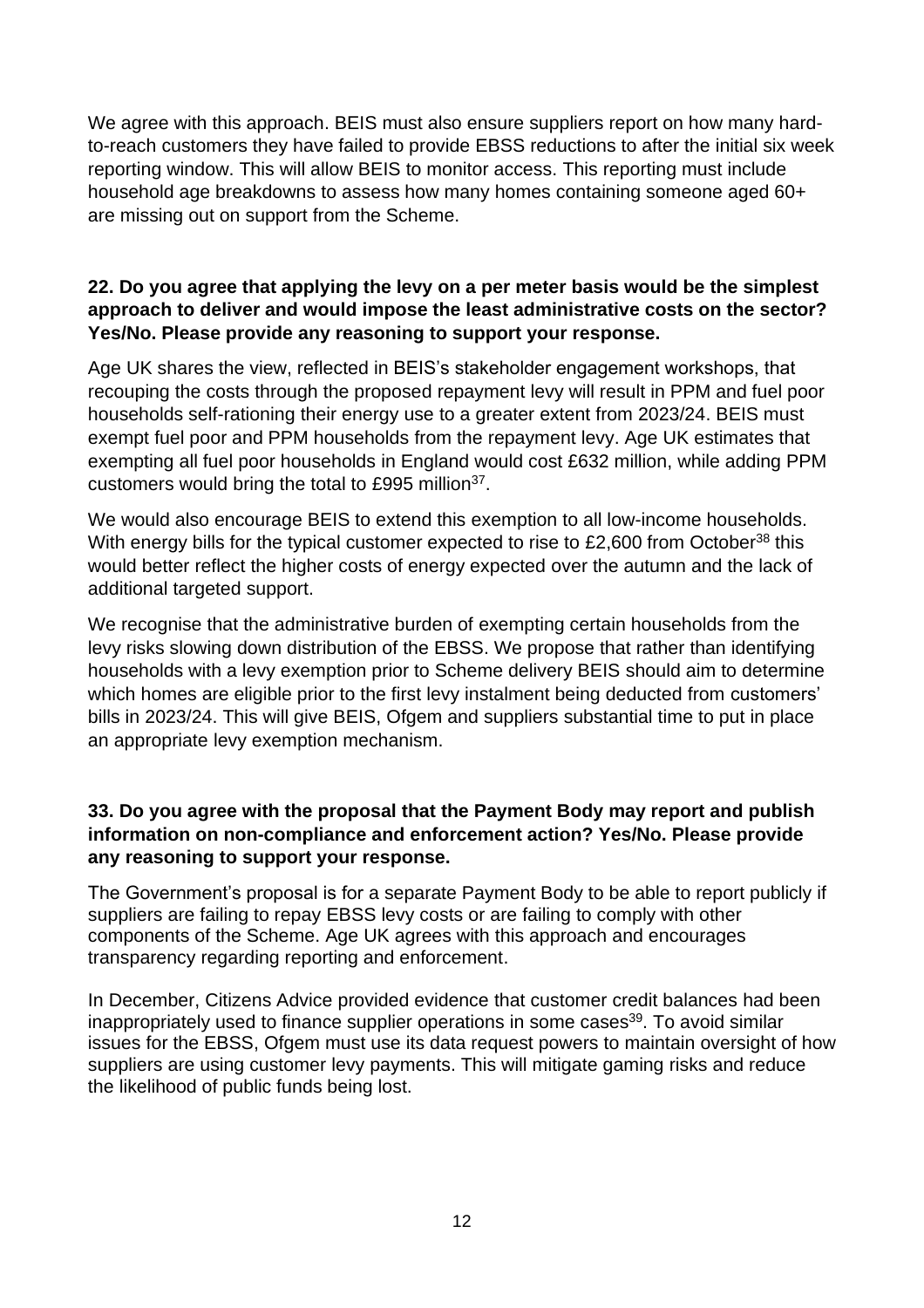The regulator must also be more proactive in addressing non-compliance. Age UK has recently submitted select committee evidence<sup>40</sup> highlighting the impact ineffective regulation, inadequate enforcement, and inappropriate standards for market entry had on exacerbating the energy price crisis. Ofgem must be more dynamic in enforcing its rules, ensuring supplier compliance with EBSS regulations.

#### **35. For the transfer of grants to suppliers, do you agree that the proposed reporting requirements strike the right balance between having the ability to effectively monitor delivery of the Scheme whilst imposing the least reporting burden on suppliers? Yes/No. Please provide any reasoning to support your response.**

We agree with this approach at the point of transferring the grants to suppliers. We encourage BEIS to include two additional reporting requirements at the end of the agreed payment period, subject to these requirements not increasing the delivery cost of the Scheme. These are: firstly, whether a household contains at least one-person aged 60+; and secondly, a measure of vulnerability (e.g. Priority Service Register status of the household). This will ensure oversight of any differential outcomes for specific consumer groups.

#### **36. Do you agree that these reporting requirements should be set out in the Ministerial direction? Yes/No. Please provide any reasoning to support your Response**

We agree with this approach.

#### **39. a. Do you agree with the additional costs set out in table 3? Yes/No. b. Are there any other costs of administrating the Scheme we should consider? Yes/No. Please provide any reasoning to support your response.**

BEIS should include the costs associated with promotion of the EBSS, including targeted campaigns and messaging to encourage legacy PPM customers to redeem their vouchers. BEIS should reinforce that suppliers with a significant PPM customer base (e.g. Utilita) will need to invest in additional customer service provision to assist consumers facing barriers to accessing the Scheme.

#### **45. Do you agree with our assessment on how energy suppliers and network operators would expect to recover any additional administrative costs due to the Scheme? Yes/No. Please provide any reasoning to support your response.**

EBSS administrative costs will fall on suppliers. BEIS has proposed that suppliers would be able to recover these costs from consumer bills, with them included in future price cap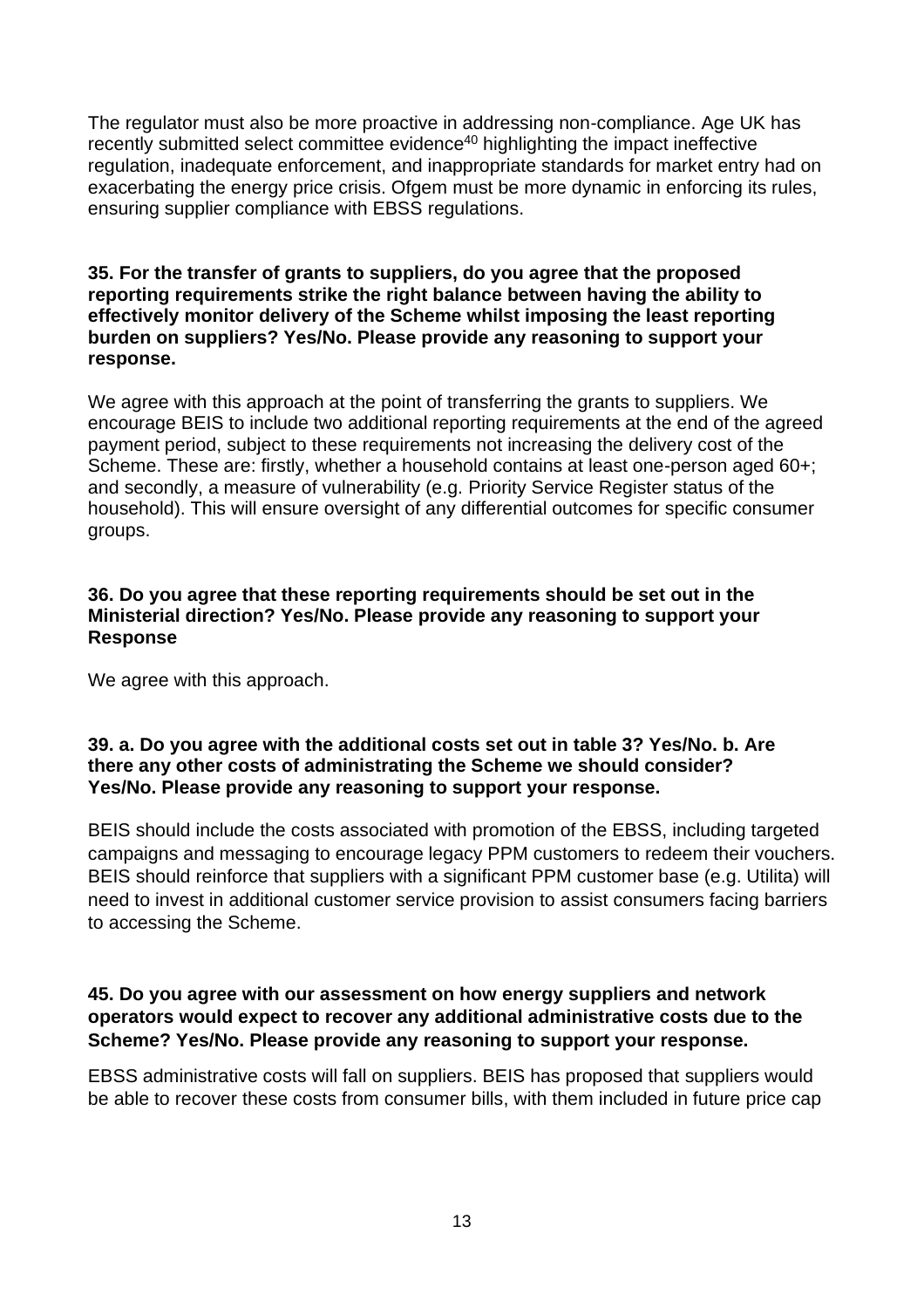calculations. BEIS considered directly covering the cost of administering the Scheme but deemed that this would disincentivise suppliers from cost effective delivery.

Figures for the administrative cost to consumers are difficult to estimate. As the closest comparator, industry costs for the GER scheme were estimated at between £18 – £28 million in today's prices<sup>41</sup>. Assuming a similar cost for Britain's 29 million electricity meter points<sup>42</sup> then less than £1 would be passed onto each for admin costs. However, in practice the expenses of the Scheme may be far greater and the cost for delivering to certain customer groups could also be higher.

Allowing suppliers to recover the administrative cost of the Scheme from consumer bills could come at the expense of fairness for vulnerable consumers. For example, suppliers may fail to invest in sufficient customer support to assist legacy PPM customers struggling to access the Scheme. Legacy PPMs will also entail a greater administrative cost to suppliers which could result in them being charged higher admin fees. With these customers being some of the most vulnerable in the energy market the Government must ensure that cost recovery for the EBSS does not disadvantage them.

BEIS will also need to consider the compatibility of its proposals with fixed tariff deals. These contracts could cover up to three years at a fixed rate. It remains unclear how BEIS proposes increasing these tariff costs to cover EBSS levy and administrative expenses.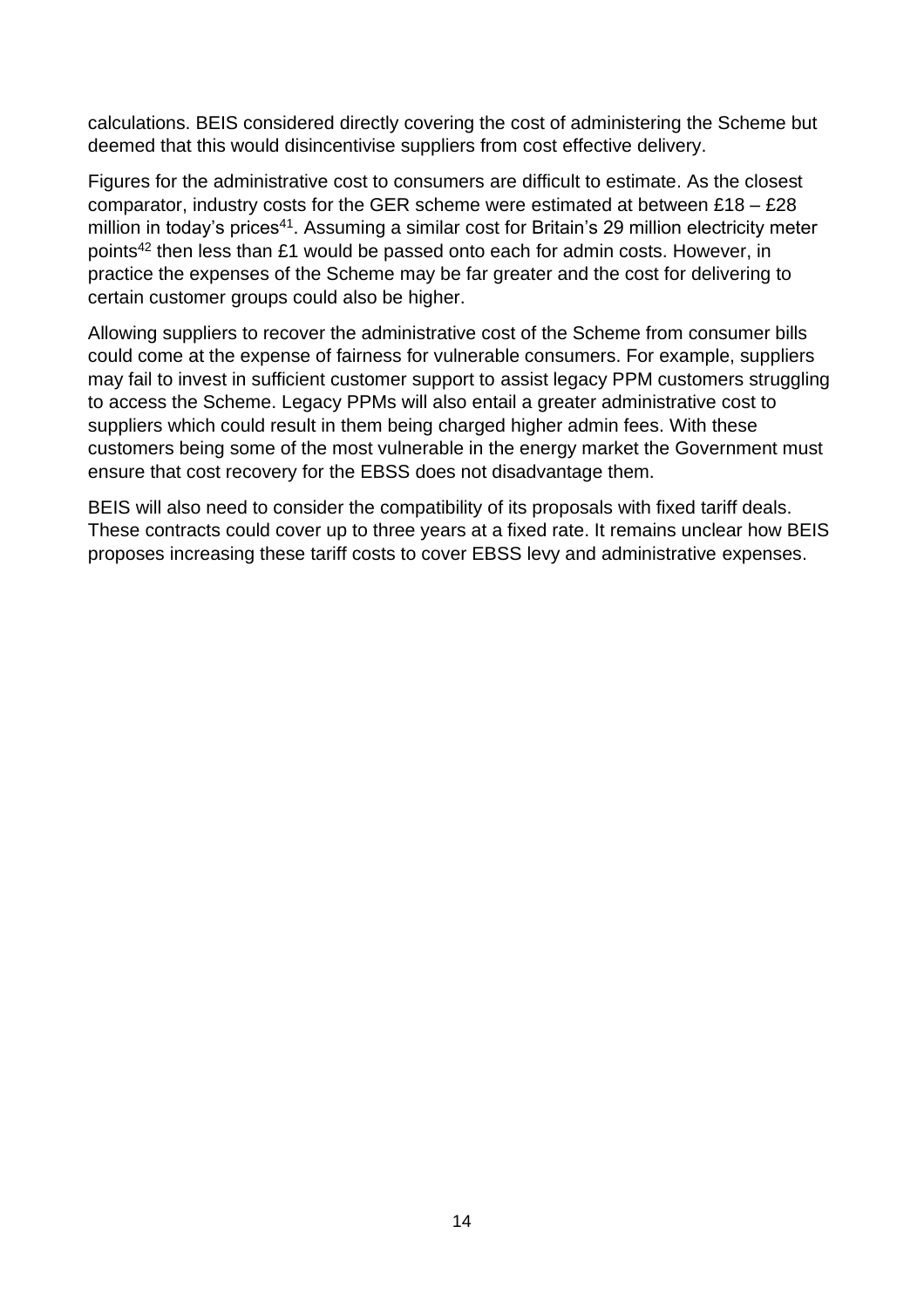<sup>13</sup> Older households are defined as households with at least one person aged 60 or over.

<sup>14</sup> 2022-23.

<sup>1</sup> Britain includes England, Scotland and Wales. The Government has committed to put alternative arrangements in place for Northern Ireland through the Barnett formula.

<sup>2</sup> BEIS, 2022. Energy Bills Support Scheme Managing the impact of the energy price shock on consumer bills. Department for Business, Energy, and Industrial Strategy. [Online]. Available at:

[https://assets.publishing.service.gov.uk/government/uploads/system/uploads/attachment\\_data/file/1068148/](https://assets.publishing.service.gov.uk/government/uploads/system/uploads/attachment_data/file/1068148/energy-bills-support-scheme-consultation.pdf) [energy-bills-support-scheme-consultation.pdf.](https://assets.publishing.service.gov.uk/government/uploads/system/uploads/attachment_data/file/1068148/energy-bills-support-scheme-consultation.pdf) [Accessed 04/05/22].

<sup>3</sup> Age UK, 2022. It Doesn't Add Up. Age UK. [Online]. Available at: [https://www.ageuk.org.uk/our](https://www.ageuk.org.uk/our-impact/campaigning/it-doesnt-add-up/)[impact/campaigning/it-doesnt-add-up/.](https://www.ageuk.org.uk/our-impact/campaigning/it-doesnt-add-up/) [Accessed 16/05/22].

<sup>4</sup> Cornwall Insight, 2022. Cornwall Insight releases latest Winter price cap predictions as Summer 2022 cap introduced. Cornwall Insight. [Online]. Available at: [https://www.cornwall-insight.com/press/cornwall-insight](https://www.cornwall-insight.com/press/cornwall-insight-releases-latest-winter-price-cap-predictions-as-summer-2022-cap-introduced/)[releases-latest-winter-price-cap-predictions-as-summer-2022-cap-introduced/.](https://www.cornwall-insight.com/press/cornwall-insight-releases-latest-winter-price-cap-predictions-as-summer-2022-cap-introduced/) [Accessed 16/05/22].

<sup>&</sup>lt;sup>5</sup> Cornwall Insight, 2022. Hopes fade for a significant price cap drop in 2023 and 2024. Cornwall Insight. [Online]. Available at: [https://www.cornwall-insight.com/press/hopes-fade-for-a-significant-price-cap-drop-in-](https://www.cornwall-insight.com/press/hopes-fade-for-a-significant-price-cap-drop-in-2023-and-2024/)[2023-and-2024/.](https://www.cornwall-insight.com/press/hopes-fade-for-a-significant-price-cap-drop-in-2023-and-2024/) [Accessed 22/05/22].

<sup>6</sup> Cornwall Insight, 2022. Energy prices to remain significantly above average up to 2030 and beyond. Cornwall Insight. [Online]. Available at: [https://www.cornwall-insight.com/press/energy-prices-to-remain](https://www.cornwall-insight.com/press/energy-prices-to-remain-significantly-above-average-up-to-2030-and-beyond/)[significantly-above-average-up-to-2030-and-beyond/.](https://www.cornwall-insight.com/press/energy-prices-to-remain-significantly-above-average-up-to-2030-and-beyond/) [Accessed 22/05/22].

<sup>&</sup>lt;sup>7</sup> BEIS, 2022. Energy Bills Support Scheme Managing the impact of the energy price shock on consumer bills. Department for Business, Energy, and Industrial Strategy. [Online]. Available at:

[https://assets.publishing.service.gov.uk/government/uploads/system/uploads/attachment\\_data/file/1068148/](https://assets.publishing.service.gov.uk/government/uploads/system/uploads/attachment_data/file/1068148/energy-bills-support-scheme-consultation.pdf) [energy-bills-support-scheme-consultation.pdf.](https://assets.publishing.service.gov.uk/government/uploads/system/uploads/attachment_data/file/1068148/energy-bills-support-scheme-consultation.pdf) [Accessed 04/05/22]. Pg48.

<sup>&</sup>lt;sup>8</sup> Age UK analysis of the 2022 fuel poverty statistics. The figures for prepayment meter costs relate to electricity prepayment meter customers only. BEIS, 2022. Annual Fuel Poverty Statistics in England, 2022 (2020 data).<br>Department for Business, Energy and Industrial Strategy. [Online]. Available at: Department for Business, Energy and Industrial Strategy. [Online]. Available at: https://www.gov.uk/government/statistics/fuel-poverty-detailed-tables-2022. [Accessed 04/04/22]. Table 1. <sup>9</sup> BEIS, 2022. Fuel poverty statistics. Department for Business, Energy, & Industrial Strategy. [Online]. Available at: [https://www.gov.uk/government/statistics/fuel-poverty-detailed-tables-2022.](https://www.gov.uk/government/statistics/fuel-poverty-detailed-tables-2022) [Accessed 06/05/22].

<sup>10</sup> Age UK analysis of the 2022 fuel poverty statistics. The figures for prepayment meter costs relate to electricity prepayment meter customers only. BEIS, 2022. Annual Fuel Poverty Statistics in England, 2022 (2020 data). Department for Business, Energy and Industrial Strategy. [Online]. Available at: https://www.gov.uk/government/statistics/fuel-poverty-detailed-tables-2022. [Accessed 04/04/22]. Table 33. <sup>11</sup> Age UK analysis of the 2022 fuel poverty statistics. The figures for prepayment meter costs relate to electricity prepayment meter customers only. BEIS, 2022. Annual Fuel Poverty Statistics in England, 2022 (2020 data). Department for Business, Energy and Industrial Strategy. [Online]. Available at: https://www.gov.uk/government/statistics/fuel-poverty-detailed-tables-2022. [Accessed 04/04/22]. Table 1 and table 33.

<sup>&</sup>lt;sup>12</sup> Age UK analysis of Living Cost & Food Survey 2019-20. Figures projected to 2022. Spending patterns are assumed to be the same as those in 2019-20. Prices of items are changed in line with ONS inflation output figures for the years to 2021-22, and then by 9-10% to the year 2022-23 for all items except for energy that are increased by the rise in the energy price cap of 54% in April 2022 and an assumed rise of 40% in October 2022. Household income are changed in line with output data (to 2021-22) and then forecast figures (to 2021-22) and then 3.1% for households whose main source of income is benefits and 4.42% for other households (to 2022-23).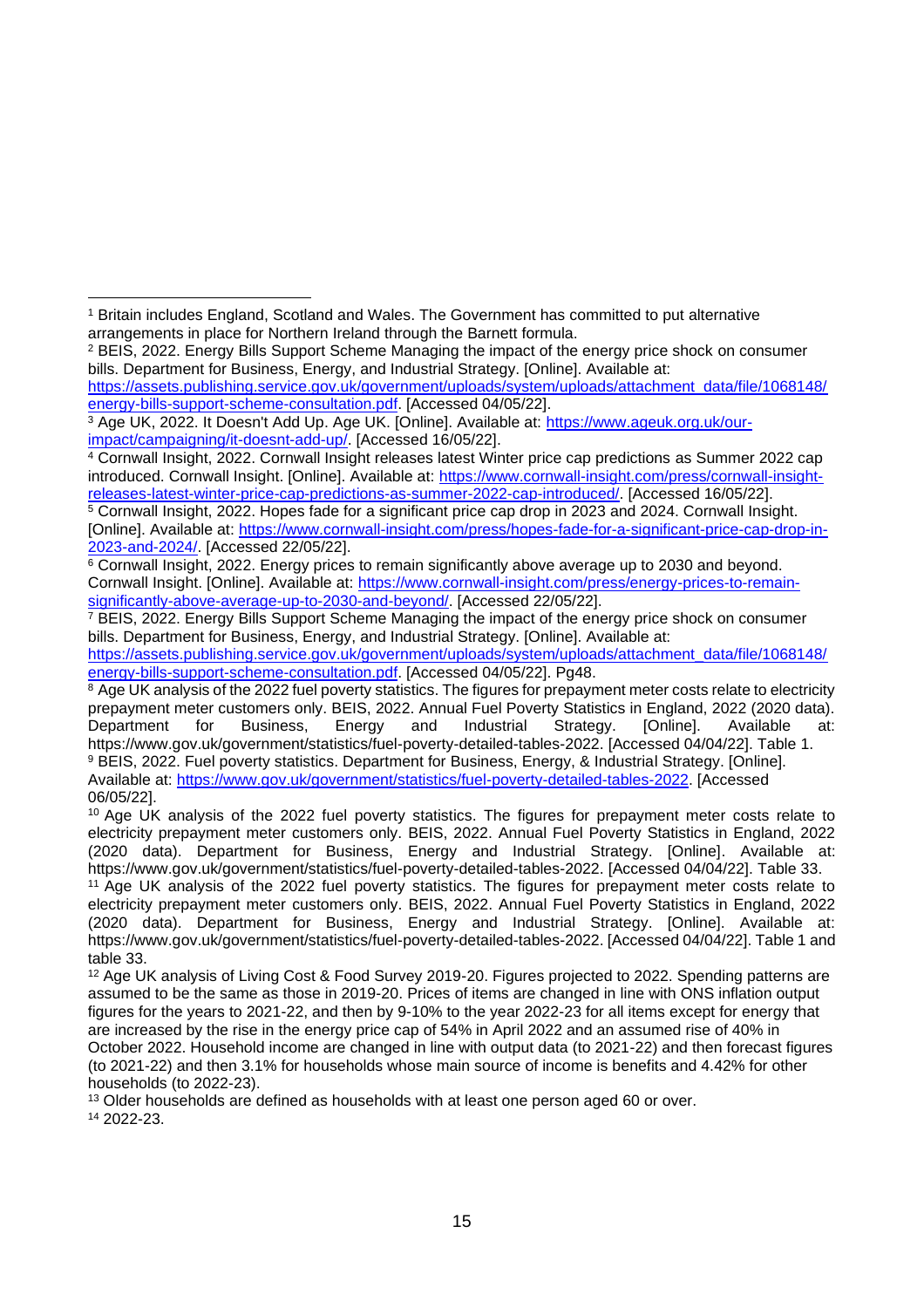<sup>15</sup> BEIS, 2022. Annual Fuel Poverty Statistics in England, 2022 (2020 data). Department for Business, Energy and Industrial Strategy. [Online]. Available at: https://www.gov.uk/government/statistics/fuel-poverty-detailedtables-2022. [Accessed 04/04/22]. Table 10.

<sup>16</sup> HCL, 2019. Research Briefing: Mobile Park Homes. House of Commons Library. [Online]. Available at: [https://commonslibrary.parliament.uk/research-briefings/sn01080/.](https://commonslibrary.parliament.uk/research-briefings/sn01080/) [Accessed 22/04/22].

<sup>17</sup> BEIS, 2022. Energy Bills Support Scheme Managing the impact of the energy price shock on consumer bills. Department for Business, Energy, and Industrial Strategy. [Online]. Available at:

[https://assets.publishing.service.gov.uk/government/uploads/system/uploads/attachment\\_data/file/1068148/](https://assets.publishing.service.gov.uk/government/uploads/system/uploads/attachment_data/file/1068148/energy-bills-support-scheme-consultation.pdf) [energy-bills-support-scheme-consultation.pdf.](https://assets.publishing.service.gov.uk/government/uploads/system/uploads/attachment_data/file/1068148/energy-bills-support-scheme-consultation.pdf) [Accessed 04/05/22]. Pg21.

<sup>18</sup> Age UK, 2021. *Briefing Paper: Digital inclusion and older people – how have things changed in a Covid-19 world?*. Age UK. [Online]. Available at: [https://www.ageuk.org.uk/globalassets/age](https://www.ageuk.org.uk/globalassets/age-uk/documents/reports-and-publications/reports-and-briefings/active-communities/digital-inclusion-in-the-pandemic-final-march-2021.pdf)[uk/documents/reports-and-publications/reports-and-briefings/active-communities/digital-inclusion-in-the-](https://www.ageuk.org.uk/globalassets/age-uk/documents/reports-and-publications/reports-and-briefings/active-communities/digital-inclusion-in-the-pandemic-final-march-2021.pdf)

[pandemic-final-march-2021.pdf.](https://www.ageuk.org.uk/globalassets/age-uk/documents/reports-and-publications/reports-and-briefings/active-communities/digital-inclusion-in-the-pandemic-final-march-2021.pdf) [Accessed 05/08/21].

<sup>19</sup> BEIS, 2021. Annual Fuel Poverty Statistics in England, 2021 (2019 data). Department for Business, Energy, and Industrial Strategy. [Online]. Available at:

https://assets.publishing.service.gov.uk/government/uploads/system/uploads/attachment\_data/file/966509/A nnual\_Fuel\_Poverty\_Statistics\_LILEE\_Report\_2021\_\_2019\_data\_.pdf. [Accessed 05/08/21].

<sup>20</sup> Age UK, 2021. *Briefing Paper: Digital inclusion and older people – how have things* 

*changed in a Covid-19 world?*. Age UK. [Online]. Available at: [https://www.ageuk.org.uk/globalassets/age](https://www.ageuk.org.uk/globalassets/age-uk/documents/reports-and-publications/reports-and-briefings/active-communities/digital-inclusion-in-the-pandemic-final-march-2021.pdf)[uk/documents/reports-and-publications/reports-and-briefings/active-communities/digital-inclusion-in-the](https://www.ageuk.org.uk/globalassets/age-uk/documents/reports-and-publications/reports-and-briefings/active-communities/digital-inclusion-in-the-pandemic-final-march-2021.pdf)[pandemic-final-march-2021.pdf.](https://www.ageuk.org.uk/globalassets/age-uk/documents/reports-and-publications/reports-and-briefings/active-communities/digital-inclusion-in-the-pandemic-final-march-2021.pdf) [Accessed 05/08/21].

 $^{21}$  This will be less of a concern for monthly credit or direct debit customers, as the touchpoints with their supplier are more frequent or direct allowing for greater flexibility in distributing the reduction.

<sup>22</sup> BEIS, 2021. Annual Fuel Poverty Statistics in England, 2021 (2019 data). Department for Business, Energy, and Industrial Strategy. [Online]. Available at:

https://assets.publishing.service.gov.uk/government/uploads/system/uploads/attachment\_data/file/966509/A nnual\_Fuel\_Poverty\_Statistics\_LILEE\_Report\_2021\_\_2019\_data\_.pdf. [Accessed 05/08/21].

<sup>23</sup> BEIS, 2022. Energy Bills Support Scheme Managing the impact of the energy price shock on consumer bills. Department for Business, Energy, and Industrial Strategy. [Online]. Available at:

[https://assets.publishing.service.gov.uk/government/uploads/system/uploads/attachment\\_data/file/1068148/](https://assets.publishing.service.gov.uk/government/uploads/system/uploads/attachment_data/file/1068148/energy-bills-support-scheme-consultation.pdf) [energy-bills-support-scheme-consultation.pdf.](https://assets.publishing.service.gov.uk/government/uploads/system/uploads/attachment_data/file/1068148/energy-bills-support-scheme-consultation.pdf) [Accessed 04/05/22]. Pg21.

<sup>24</sup> BEIS, 2022. Energy Bills Support Scheme Managing the impact of the energy price shock on consumer bills. Department for Business, Energy, and Industrial Strategy. [Online]. Available at:

[https://assets.publishing.service.gov.uk/government/uploads/system/uploads/attachment\\_data/file/1068148/](https://assets.publishing.service.gov.uk/government/uploads/system/uploads/attachment_data/file/1068148/energy-bills-support-scheme-consultation.pdf) [energy-bills-support-scheme-consultation.pdf.](https://assets.publishing.service.gov.uk/government/uploads/system/uploads/attachment_data/file/1068148/energy-bills-support-scheme-consultation.pdf) [Accessed 04/05/22]. Pg21.

<sup>25</sup> Age UK analysis of the 2019-20 Living Costs & Food Survey. Older households are defined as households with at least one person aged 60 + residing there.

<sup>26</sup> For all age groups, estimates suggest roughly half of all PPMs are legacy meters.

<sup>27</sup> BEIS, 2022. Fuel poverty statistics. Department for Business, Energy, & Industrial Strategy. [Online]. Available at: [https://www.gov.uk/government/statistics/fuel-poverty-detailed-tables-2022.](https://www.gov.uk/government/statistics/fuel-poverty-detailed-tables-2022) [Accessed 06/05/22].

<sup>28</sup> Ofgem, 2017. Government Electricity Rebate 2nd annual report. Ofgem. [Online]. Available at: [https://www.ofgem.gov.uk/publications/government-electricity-rebate-2nd-annual-report.](https://www.ofgem.gov.uk/publications/government-electricity-rebate-2nd-annual-report) [Accessed 09/05/22].

<sup>29</sup> Ofgem, 2017. Government Electricity Rebate 2nd annual report. Ofgem. [Online]. Available at: [https://www.ofgem.gov.uk/publications/government-electricity-rebate-2nd-annual-report.](https://www.ofgem.gov.uk/publications/government-electricity-rebate-2nd-annual-report) [Accessed 09/05/221. Pg8.

<sup>30</sup> Ofgem, 2017. Government Electricity Rebate 2nd annual report. Ofgem. [Online]. Available at: [https://www.ofgem.gov.uk/publications/government-electricity-rebate-2nd-annual-report.](https://www.ofgem.gov.uk/publications/government-electricity-rebate-2nd-annual-report) [Accessed 09/05/22]. Pg8.

<sup>31</sup> Age UK, 2021. *Briefing Paper: Digital inclusion and older people – how have things changed in a Covid-19 world?*. Age UK. [Online]. Available at: [https://www.ageuk.org.uk/globalassets/age](https://www.ageuk.org.uk/globalassets/age-uk/documents/reports-and-publications/reports-and-briefings/active-communities/digital-inclusion-in-the-pandemic-final-march-2021.pdf)[uk/documents/reports-and-publications/reports-and-briefings/active-communities/digital-inclusion-in-the](https://www.ageuk.org.uk/globalassets/age-uk/documents/reports-and-publications/reports-and-briefings/active-communities/digital-inclusion-in-the-pandemic-final-march-2021.pdf)[pandemic-final-march-2021.pdf.](https://www.ageuk.org.uk/globalassets/age-uk/documents/reports-and-publications/reports-and-briefings/active-communities/digital-inclusion-in-the-pandemic-final-march-2021.pdf) [Accessed 05/08/21].

<sup>32</sup> NEA, 2021. *Maximising the smart meter rollout for prepayment customers*. National Energy Action. [Online]. Available at: [https://www.nea.org.uk/wp-content/uploads/2021/06/Smart-Prepay-Full-Report.pdf.](https://www.nea.org.uk/wp-content/uploads/2021/06/Smart-Prepay-Full-Report.pdf) Accessed 02/09/21.